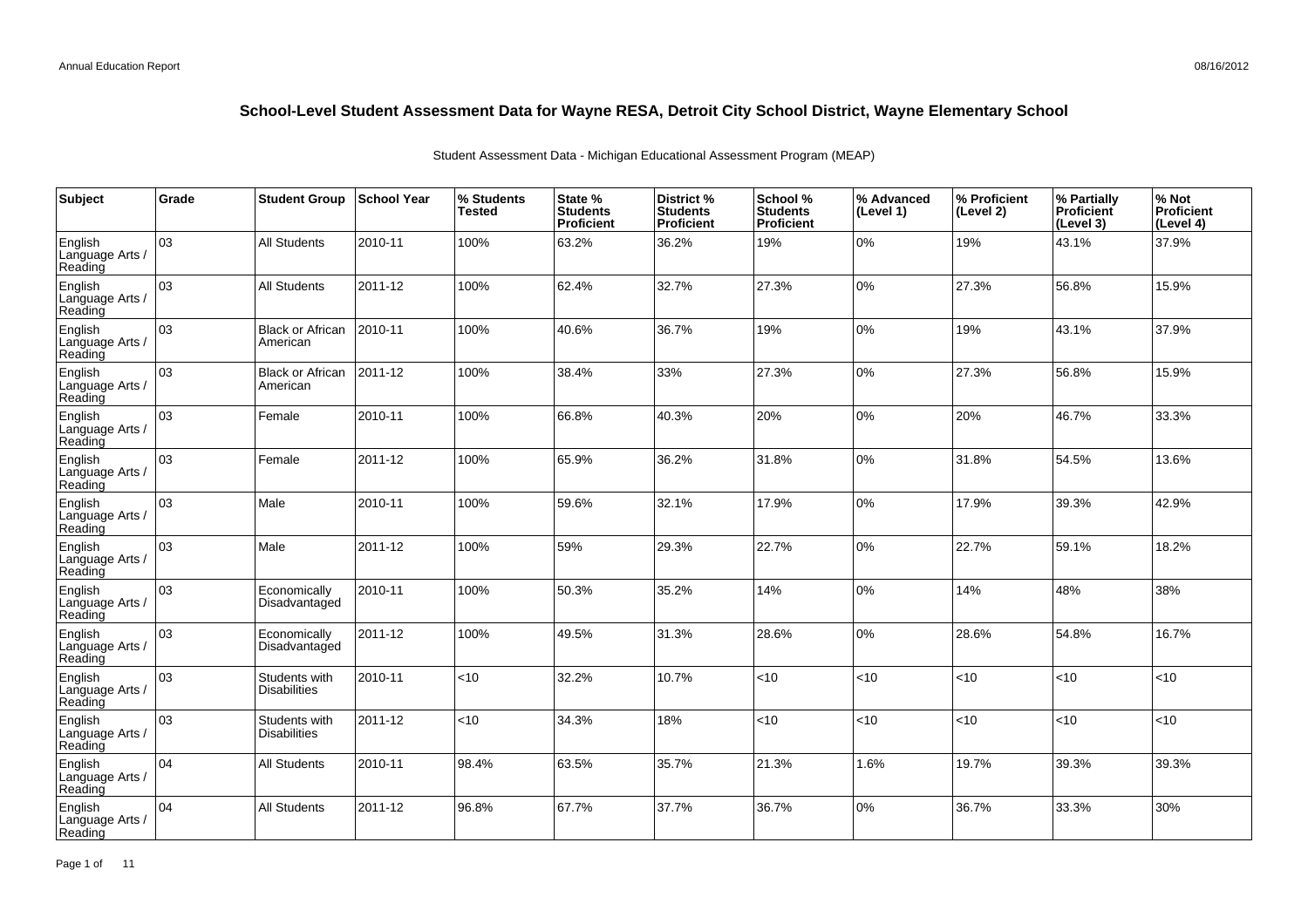| Subject                               | Grade | <b>Student Group</b>                 | <b>School Year</b> | % Students<br><b>Tested</b> | State %<br><b>Students</b><br>Proficient | District %<br><b>Students</b><br><b>Proficient</b> | School %<br><b>Students</b><br><b>Proficient</b> | % Advanced<br>(Level 1) | % Proficient<br>(Level 2) | % Partially<br><b>Proficient</b><br>(Level 3) | % Not<br><b>Proficient</b><br>(Level 4) |
|---------------------------------------|-------|--------------------------------------|--------------------|-----------------------------|------------------------------------------|----------------------------------------------------|--------------------------------------------------|-------------------------|---------------------------|-----------------------------------------------|-----------------------------------------|
| English<br>Language Arts /<br>Reading | 04    | <b>Black or African</b><br>American  | 2010-11            | 98.4%                       | 40.8%                                    | 35%                                                | 21.3%                                            | 1.6%                    | 19.7%                     | 39.3%                                         | 39.3%                                   |
| English<br>Language Arts /<br>Reading | 04    | <b>Black or African</b><br>American  | 2011-12            | 96.8%                       | 45.1%                                    | 36.8%                                              | 36.7%                                            | 0%                      | 36.7%                     | 33.3%                                         | 30%                                     |
| English<br>Language Arts /<br>Reading | 04    | Female                               | 2010-11            | 96%                         | 67.4%                                    | 39.9%                                              | 29.2%                                            | 4.2%                    | 25%                       | 45.8%                                         | 25%                                     |
| English<br>Language Arts /<br>Reading | 04    | Female                               | 2011-12            | 94.1%                       | 71.7%                                    | 44.1%                                              | 43.8%                                            | 0%                      | 43.8%                     | 25%                                           | 31.3%                                   |
| English<br>Language Arts /<br>Reading | 04    | Male                                 | 2010-11            | 100%                        | 59.7%                                    | 31.6%                                              | 16.2%                                            | 0%                      | 16.2%                     | 35.1%                                         | 48.6%                                   |
| English<br>Language Arts /<br>Reading | 04    | Male                                 | 2011-12            | 100%                        | 63.7%                                    | 31.1%                                              | 28.6%                                            | 0%                      | 28.6%                     | 42.9%                                         | 28.6%                                   |
| English<br>Language Arts /<br>Reading | 04    | Economically<br>Disadvantaged        | 2010-11            | 98.2%                       | 50%                                      | 35.1%                                              | 20%                                              | 1.8%                    | 18.2%                     | 41.8%                                         | 38.2%                                   |
| English<br>Language Arts /<br>Reading | 04    | Economically<br>Disadvantaged        | 2011-12            | 100%                        | 55%                                      | 36.2%                                              | 35.7%                                            | $0\%$                   | 35.7%                     | 32.1%                                         | 32.1%                                   |
| English<br>Language Arts<br>Reading   | 104   | Students with<br><b>Disabilities</b> | 2010-11            | 100%                        | 29.7%                                    | 8.9%                                               | 8.3%                                             | 0%                      | 8.3%                      | 33.3%                                         | 58.3%                                   |
| English<br>Language Arts<br>Reading   | 05    | <b>All Students</b>                  | 2010-11            | 100%                        | 65.3%                                    | 40.4%                                              | 77.6%                                            | 28.6%                   | 49%                       | 10.2%                                         | 12.2%                                   |
| English<br>Language Arts<br>Reading   | 05    | <b>All Students</b>                  | 2011-12            | 100%                        | 68.8%                                    | 40.6%                                              | 47.2%                                            | 5.6%                    | 41.7%                     | 33.3%                                         | 19.4%                                   |
| English<br>Language Arts<br>Reading   | 05    | American Indian<br>or Alaska Native  | 2010-11            | < 10                        | 58.3%                                    | 38.5%                                              | <10                                              | <10                     | <10                       | <10                                           | < 10                                    |
| English<br>Language Arts<br>Reading   | 05    | <b>Black or African</b><br>American  | 2010-11            | 100%                        | 45.4%                                    | 39.9%                                              | 77.1%                                            | 29.2%                   | 47.9%                     | 10.4%                                         | 12.5%                                   |
| English<br>Language Arts<br>Reading   | 05    | <b>Black or African</b><br>American  | 2011-12            | 100%                        | 48.3%                                    | 39.3%                                              | 47.2%                                            | 5.6%                    | 41.7%                     | 33.3%                                         | 19.4%                                   |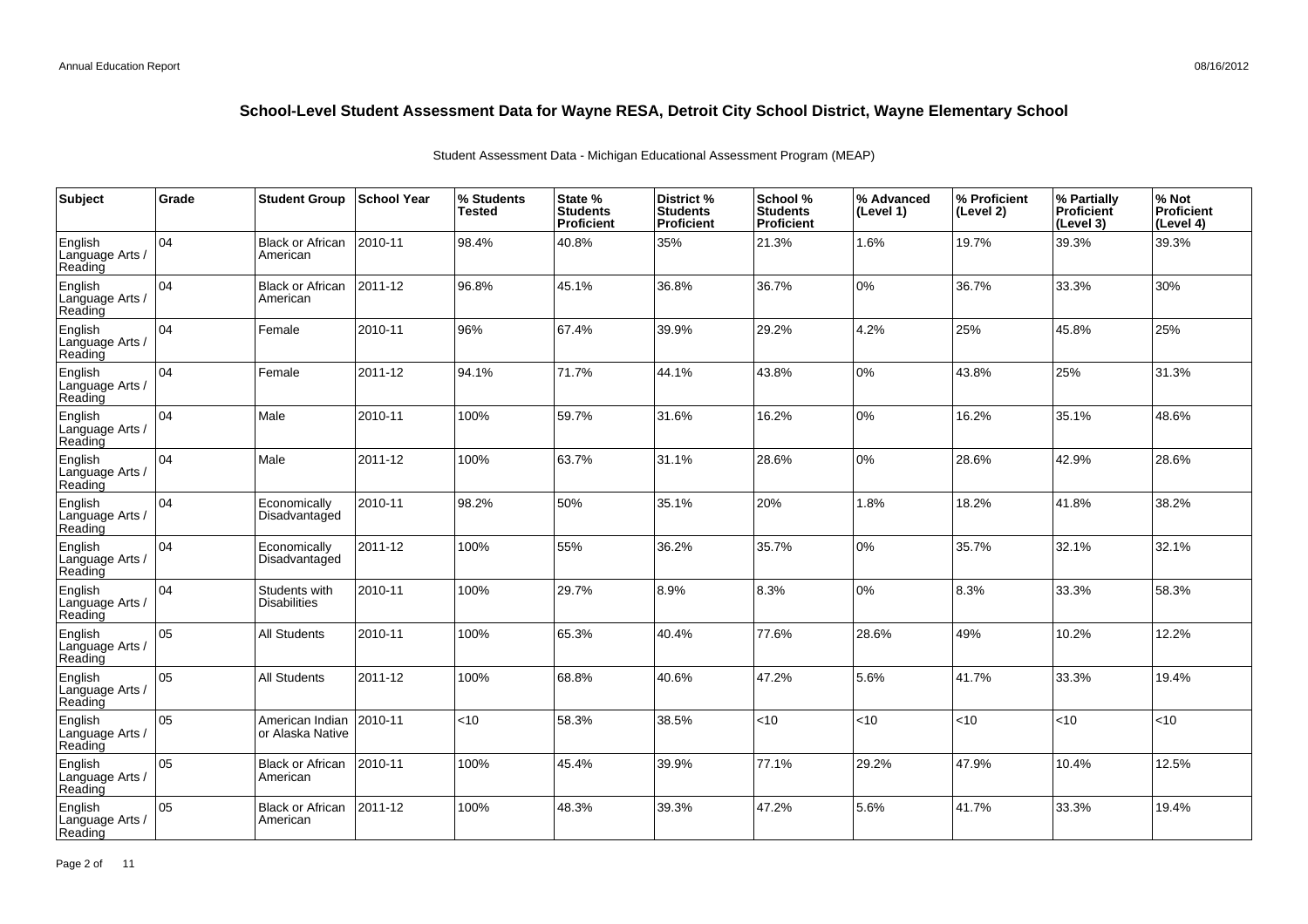| Subject                               | Grade | <b>Student Group</b>                 | School Year | % Students<br><b>Tested</b> | State %<br><b>Students</b><br><b>Proficient</b> | District %<br><b>Students</b><br><b>Proficient</b> | School %<br><b>Students</b><br><b>Proficient</b> | % Advanced<br>(Level 1) | % Proficient<br>(Level 2) | % Partially<br>Proficient<br>(Level 3) | % Not<br><b>Proficient</b><br>(Level 4) |
|---------------------------------------|-------|--------------------------------------|-------------|-----------------------------|-------------------------------------------------|----------------------------------------------------|--------------------------------------------------|-------------------------|---------------------------|----------------------------------------|-----------------------------------------|
| English<br>Language Arts /<br>Reading | 05    | Female                               | 2010-11     | 100%                        | 68.4%                                           | 44.2%                                              | 76.5%                                            | 17.6%                   | 58.8%                     | 11.8%                                  | 11.8%                                   |
| English<br>Language Arts /<br>Reading | 05    | Female                               | 2011-12     | 100%                        | 71.7%                                           | 43.6%                                              | 55.6%                                            | 11.1%                   | 44.4%                     | 22.2%                                  | 22.2%                                   |
| English<br>Language Arts /<br>Reading | 05    | Male                                 | 2010-11     | 100%                        | 62.2%                                           | 36.7%                                              | 78.1%                                            | 34.4%                   | 43.8%                     | 9.4%                                   | 12.5%                                   |
| English<br>Language Arts /<br>Reading | 05    | Male                                 | 2011-12     | 100%                        | 65.9%                                           | 37.7%                                              | 38.9%                                            | 0%                      | 38.9%                     | 44.4%                                  | 16.7%                                   |
| English<br>Language Arts<br>Reading   | 05    | Economically<br>Disadvantaged        | 2010-11     | 100%                        | 51.9%                                           | 39.4%                                              | 75%                                              | 22.5%                   | 52.5%                     | 12.5%                                  | 12.5%                                   |
| English<br>Language Arts<br>Reading   | 05    | Economically<br>Disadvantaged        | 2011-12     | 100%                        | 56.1%                                           | 39.1%                                              | 44.1%                                            | 5.9%                    | 38.2%                     | 35.3%                                  | 20.6%                                   |
| English<br>Language Arts<br>Reading   | 05    | Students with<br><b>Disabilities</b> | 2010-11     | $<$ 10                      | 28%                                             | 10.7%                                              | < 10                                             | <10                     | <10                       | < 10                                   | <10                                     |
| English<br>Language Arts /<br>Reading | 05    | Students with<br><b>Disabilities</b> | 2011-12     | < 10                        | 34.2%                                           | 18.2%                                              | < 10                                             | <10                     | <10                       | < 10                                   | <10                                     |
| Mathematics                           | 03    | <b>All Students</b>                  | 2010-11     | 100%                        | 34.8%                                           | 12.6%                                              | 1.7%                                             | 0%                      | 1.7%                      | 1.7%                                   | 96.6%                                   |
| Mathematics                           | 03    | <b>All Students</b>                  | 2011-12     | 100%                        | 36.3%                                           | 9.7%                                               | 2.3%                                             | 0%                      | 2.3%                      | 11.6%                                  | 86%                                     |
| <b>Mathematics</b>                    | 03    | <b>Black or African</b><br>American  | 2010-11     | 100%                        | 14.6%                                           | 12.3%                                              | 1.7%                                             | 0%                      | 1.7%                      | 1.7%                                   | 96.6%                                   |
| Mathematics                           | 03    | <b>Black or African</b><br>American  | 2011-12     | 100%                        | 14.5%                                           | 9.2%                                               | 2.3%                                             | $0\%$                   | 2.3%                      | 11.6%                                  | 86%                                     |
| <b>Mathematics</b>                    | 03    | Female                               | 2010-11     | 100%                        | 33.4%                                           | 12.5%                                              | 3.3%                                             | 0%                      | 3.3%                      | 3.3%                                   | 93.3%                                   |
| <b>Mathematics</b>                    | 03    | Female                               | 2011-12     | 100%                        | 34.9%                                           | 9.5%                                               | $0\%$                                            | 0%                      | 0%                        | 14.3%                                  | 85.7%                                   |
| Mathematics                           | 03    | Male                                 | 2010-11     | 100%                        | 36.3%                                           | 12.6%                                              | $0\%$                                            | 0%                      | 0%                        | 0%                                     | 100%                                    |
| <b>Mathematics</b>                    | 03    | Male                                 | 2011-12     | 100%                        | 37.6%                                           | 9.9%                                               | 4.5%                                             | 0%                      | 4.5%                      | 9.1%                                   | 86.4%                                   |
| <b>Mathematics</b>                    | 03    | Economically<br>Disadvantaged        | 2010-11     | 100%                        | 21.6%                                           | 11.8%                                              | 0%                                               | 0%                      | 0%                        | 2%                                     | 98%                                     |
| <b>Mathematics</b>                    | 03    | Economically<br>Disadvantaged        | 2011-12     | 100%                        | 23%                                             | 8.9%                                               | 2.4%                                             | 0%                      | 2.4%                      | 9.8%                                   | 87.8%                                   |
| <b>Mathematics</b>                    | 03    | Students with<br><b>Disabilities</b> | 2010-11     | <10                         | 17.2%                                           | 2.9%                                               | < 10                                             | <10                     | <10                       | < 10                                   | <10                                     |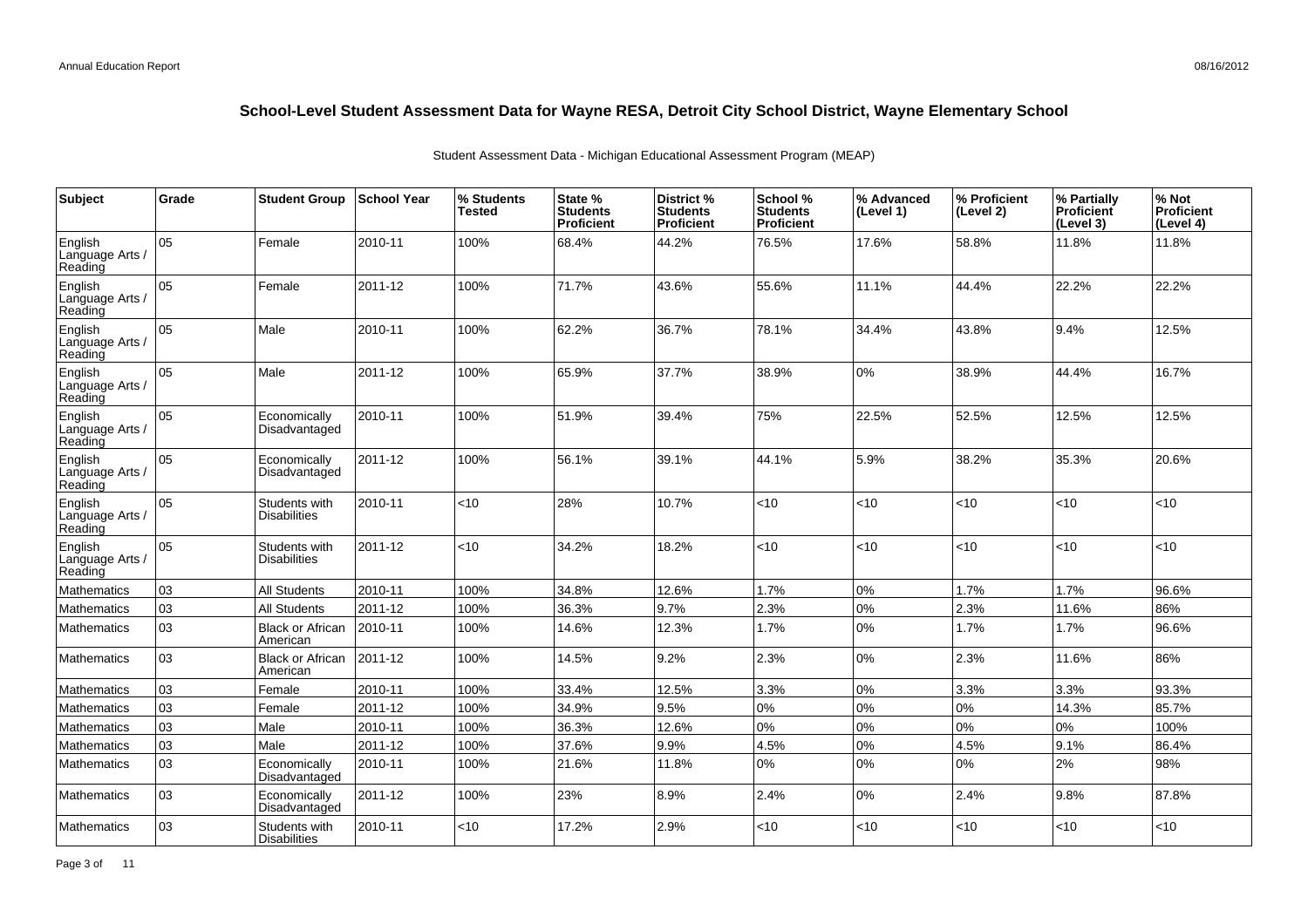| <b>Subject</b>     | Grade | <b>Student Group</b>                 | <b>School Year</b> | % Students<br>Tested | State %<br><b>Students</b><br>Proficient | District %<br><b>Students</b><br><b>Proficient</b> | School %<br><b>Students</b><br>Proficient | % Advanced<br>(Level 1) | % Proficient<br>(Level 2) | % Partially<br><b>Proficient</b><br>(Level 3) | % Not<br><b>Proficient</b><br>(Level 4) |
|--------------------|-------|--------------------------------------|--------------------|----------------------|------------------------------------------|----------------------------------------------------|-------------------------------------------|-------------------------|---------------------------|-----------------------------------------------|-----------------------------------------|
| <b>Mathematics</b> | 03    | Students with<br>Disabilities        | 2011-12            | <10                  | 18.5%                                    | 4.9%                                               | $<$ 10                                    | < 10                    | <10                       | < 10                                          | <10                                     |
| <b>Mathematics</b> | 04    | <b>All Students</b>                  | 2010-11            | 100%                 | 39.6%                                    | 14.4%                                              | 4.8%                                      | 0%                      | 4.8%                      | 14.5%                                         | 80.6%                                   |
| Mathematics        | 04    | <b>All Students</b>                  | 2011-12            | 96.8%                | 39.9%                                    | 11.1%                                              | 3.3%                                      | $0\%$                   | 3.3%                      | 6.7%                                          | 90%                                     |
| <b>Mathematics</b> | 04    | <b>Black or African</b><br>American  | 2010-11            | 100%                 | 17.3%                                    | 14%                                                | 4.8%                                      | 0%                      | 4.8%                      | 14.5%                                         | 80.6%                                   |
| <b>Mathematics</b> | 04    | <b>Black or African</b><br>American  | 2011-12            | 96.8%                | 15.9%                                    | 9.7%                                               | 3.3%                                      | 0%                      | 3.3%                      | 6.7%                                          | 90%                                     |
| <b>Mathematics</b> | 04    | Female                               | 2010-11            | 100%                 | 37.8%                                    | 13.9%                                              | 0%                                        | 0%                      | 0%                        | 20%                                           | 80%                                     |
| <b>Mathematics</b> | 04    | Female                               | 2011-12            | 94.1%                | 38.5%                                    | 10.9%                                              | 6.3%                                      | 0%                      | 6.3%                      | 0%                                            | 93.8%                                   |
| Mathematics        | 04    | Male                                 | 2010-11            | 100%                 | 41.4%                                    | 15%                                                | 8.1%                                      | 0%                      | 8.1%                      | 10.8%                                         | 81.1%                                   |
| <b>Mathematics</b> | 04    | Male                                 | 2011-12            | 100%                 | 41.2%                                    | 11.3%                                              | 0%                                        | 0%                      | 0%                        | 14.3%                                         | 85.7%                                   |
| Mathematics        | 04    | Economically<br>Disadvantaged        | 2010-11            | 100%                 | 25.3%                                    | 14.3%                                              | 5.4%                                      | 0%                      | 5.4%                      | 14.3%                                         | 80.4%                                   |
| <b>Mathematics</b> | 04    | Economically<br>Disadvantaged        | 2011-12            | 100%                 | 25.3%                                    | 10.3%                                              | 3.6%                                      | $0\%$                   | 3.6%                      | 7.1%                                          | 89.3%                                   |
| <b>Mathematics</b> | 04    | Students with<br><b>Disabilities</b> | 2010-11            | 100%                 | 18.2%                                    | 6.3%                                               | 8.3%                                      | 0%                      | 8.3%                      | 8.3%                                          | 83.3%                                   |
| <b>Mathematics</b> | 05    | <b>All Students</b>                  | 2010-11            | 100%                 | 38.5%                                    | 13.9%                                              | 20.4%                                     | 0%                      | 20.4%                     | 20.4%                                         | 59.2%                                   |
| <b>Mathematics</b> | 05    | <b>All Students</b>                  | 2011-12            | 100%                 | 39.6%                                    | 11.4%                                              | 0%                                        | $0\%$                   | 0%                        | 8.6%                                          | 91.4%                                   |
| <b>Mathematics</b> | 05    | American Indian<br>or Alaska Native  | 2010-11            | <10                  | 27.1%                                    | 4%                                                 | $<$ 10                                    | < 10                    | <10                       | $<10$                                         | $<$ 10                                  |
| <b>Mathematics</b> | 05    | <b>Black or African</b><br>American  | 2010-11            | 100%                 | 17.5%                                    | 13.3%                                              | 20.8%                                     | 0%                      | 20.8%                     | 18.8%                                         | 60.4%                                   |
| Mathematics        | 05    | <b>Black or African</b><br>American  | 2011-12            | 100%                 | 17%                                      | 9.8%                                               | $0\%$                                     | 0%                      | 0%                        | 8.6%                                          | 91.4%                                   |
| <b>Mathematics</b> | 05    | Female                               | 2010-11            | 100%                 | 36.3%                                    | 13.3%                                              | 11.8%                                     | $0\%$                   | 11.8%                     | 23.5%                                         | 64.7%                                   |
| <b>Mathematics</b> | 05    | Female                               | 2011-12            | 100%                 | 37.5%                                    | 9.8%                                               | 0%                                        | 0%                      | 0%                        | 11.1%                                         | 88.9%                                   |
| <b>Mathematics</b> | 05    | Male                                 | 2010-11            | 100%                 | 40.6%                                    | 14.5%                                              | 25%                                       | $0\%$                   | 25%                       | 18.8%                                         | 56.3%                                   |
| <b>Mathematics</b> | 05    | Male                                 | 2011-12            | 100%                 | 41.6%                                    | 12.9%                                              | $0\%$                                     | 0%                      | 0%                        | 5.9%                                          | 94.1%                                   |
| <b>Mathematics</b> | 05    | Economically<br>Disadvantaged        | 2010-11            | 100%                 | 24.1%                                    | 13.2%                                              | 17.5%                                     | 0%                      | 17.5%                     | 25%                                           | 57.5%                                   |
| <b>Mathematics</b> | 05    | Economically<br>Disadvantaged        | 2011-12            | 100%                 | 24.9%                                    | 10.8%                                              | 0%                                        | 0%                      | 0%                        | 6.1%                                          | 93.9%                                   |
| <b>Mathematics</b> | 05    | Students with<br><b>Disabilities</b> | 2010-11            | $<$ 10               | 14.4%                                    | 3.8%                                               | $<$ 10                                    | < 10                    | <10                       | < 10                                          | <10                                     |
| <b>Mathematics</b> | l 05  | Students with<br><b>Disabilities</b> | 2011-12            | <10                  | 16%                                      | 4.9%                                               | $<$ 10                                    | < 10                    | $<$ 10                    | $<$ 10                                        | <10                                     |
| Page 4 of 11       |       |                                      |                    |                      |                                          |                                                    |                                           |                         |                           |                                               |                                         |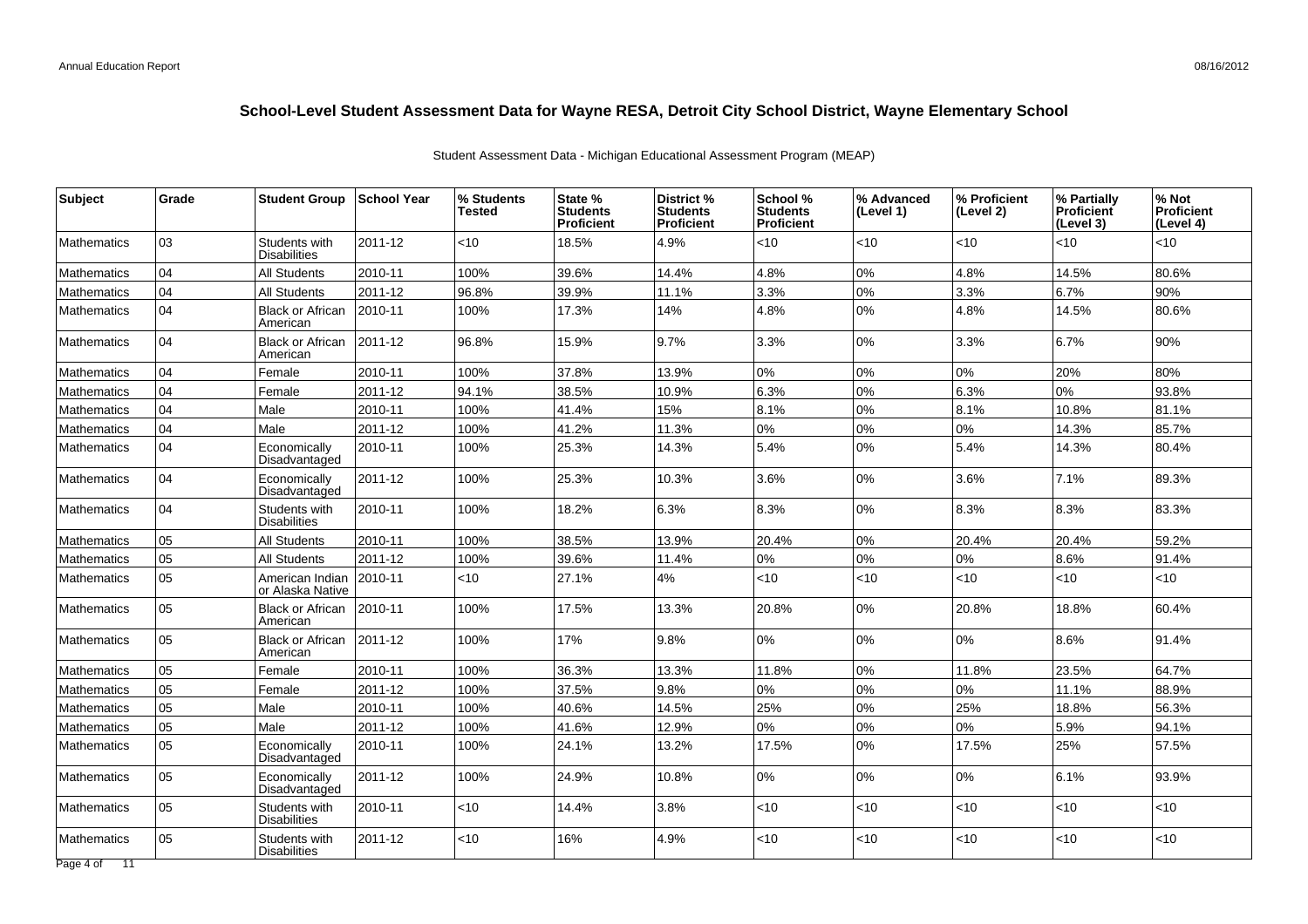| Subject | <b>Grade</b> | <b>Student Group</b>                 | <b>School Year</b> | % Students | State %                              | District %                           | School %                             | % Advanced | % Proficient | % Partially             | % Not                   |
|---------|--------------|--------------------------------------|--------------------|------------|--------------------------------------|--------------------------------------|--------------------------------------|------------|--------------|-------------------------|-------------------------|
|         |              |                                      |                    | Tested     | <b>Students</b><br><b>Proficient</b> | <b>Students</b><br><b>Proficient</b> | <b>Students</b><br><b>Proficient</b> | (Level 1)  | (Level 2)    | Proficient<br>(Level 3) | Proficient<br>(Level 4) |
| Science | 05           | All Students                         | 2010-11            | 100%       | 17.4%                                | 3.7%                                 | 2%                                   | 0%         | 2%           | 12.2%                   | 85.7%                   |
| Science | 05           | All Students                         | 2011-12            | 100%       | 15.3%                                | 2.8%                                 | 0%                                   | 0%         | 0%           | 11.9%                   | 88.1%                   |
| Science | 05           | American Indian<br>or Alaska Native  | 2010-11            | $ $ < 10   | 9.6%                                 | 0%                                   | < 10                                 | < 10       | < 10         | $\leq 10$               | $<$ 10                  |
| Science | 05           | <b>Black or African</b><br>American  | 2010-11            | 100%       | 4.1%                                 | 3.8%                                 | 2.1%                                 | 0%         | 2.1%         | 12.5%                   | 85.4%                   |
| Science | 05           | <b>Black or African</b><br>American  | 2011-12            | 100%       | 3.2%                                 | 2.9%                                 | 0%                                   | 0%         | 10%          | 11.9%                   | 88.1%                   |
| Science | 05           | Female                               | 2010-11            | 100%       | 15.5%                                | 3.6%                                 | 0%                                   | 0%         | 0%           | 11.8%                   | 88.2%                   |
| Science | 05           | Female                               | 2011-12            | 100%       | 13.6%                                | 2.6%                                 | 0%                                   | 0%         | 0%           | 15%                     | 85%                     |
| Science | 05           | Male                                 | 2010-11            | 100%       | 19.1%                                | 3.8%                                 | 3.1%                                 | 0%         | 3.1%         | 12.5%                   | 84.4%                   |
| Science | 05           | Male                                 | 2011-12            | 100%       | 17%                                  | 3%                                   | 0%                                   | 10%        | 0%           | 9.1%                    | 90.9%                   |
| Science | 05           | Economically<br>Disadvantaged        | 2010-11            | 100%       | 8.3%                                 | 3.5%                                 | 2.5%                                 | 10%        | 2.5%         | 7.5%                    | 90%                     |
| Science | 05           | Economically<br>Disadvantaged        | 2011-12            | 100%       | 7%                                   | 2.3%                                 | 0%                                   | 0%         | 10%          | 12.5%                   | 87.5%                   |
| Science | 05           | Students with<br><b>Disabilities</b> | 2010-11            | $ $ < 10   | 5.8%                                 | 0.8%                                 | < 10                                 | < 10       | < 10         | $\leq 10$               | $<$ 10                  |
| Science | 05           | Students with<br><b>Disabilities</b> | 2011-12            | $ $ < 10   | 5.5%                                 | 1.7%                                 | $<$ 10                               | < 10       | < 10         | $\leq 10$               | < 10                    |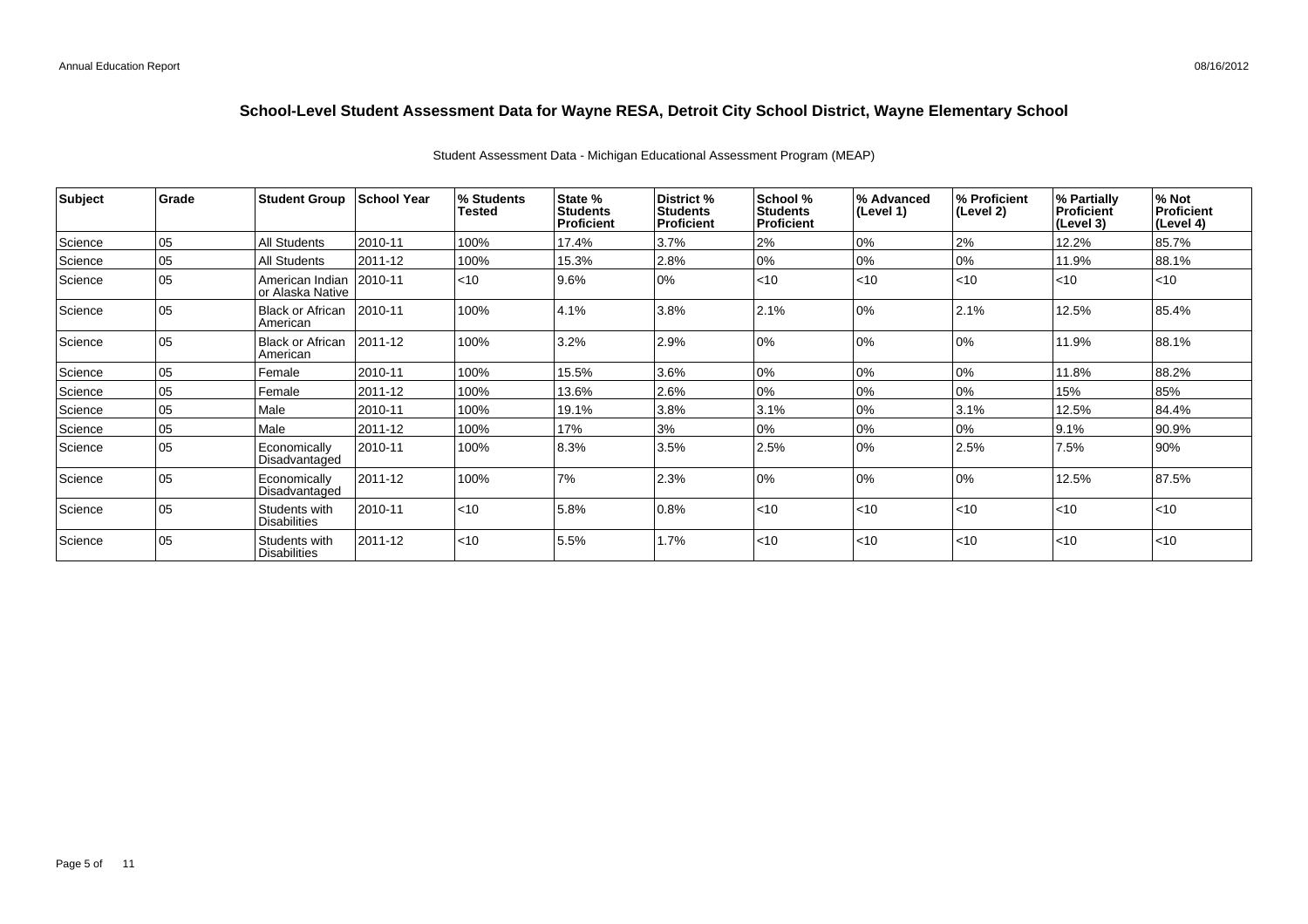Student Assessment Data - Michigan Merit Examination (MME)

| Subject | <b>Grade</b> | ⊺Student Group | School Year | <b>Students</b> l%<br>'Testeo | <b>State %</b><br>Students<br>Proficient | District %<br>Students<br><b>Proficient</b> | School %<br>Students<br>' Proficien. | /۱۵<br>Advanced<br>ILevel 1 | % Proficient<br>(Level 2) | <b>My Partially</b><br>Proficient<br>(Level 3) | % Not<br>Proficient<br>l (Level 4 |
|---------|--------------|----------------|-------------|-------------------------------|------------------------------------------|---------------------------------------------|--------------------------------------|-----------------------------|---------------------------|------------------------------------------------|-----------------------------------|
|---------|--------------|----------------|-------------|-------------------------------|------------------------------------------|---------------------------------------------|--------------------------------------|-----------------------------|---------------------------|------------------------------------------------|-----------------------------------|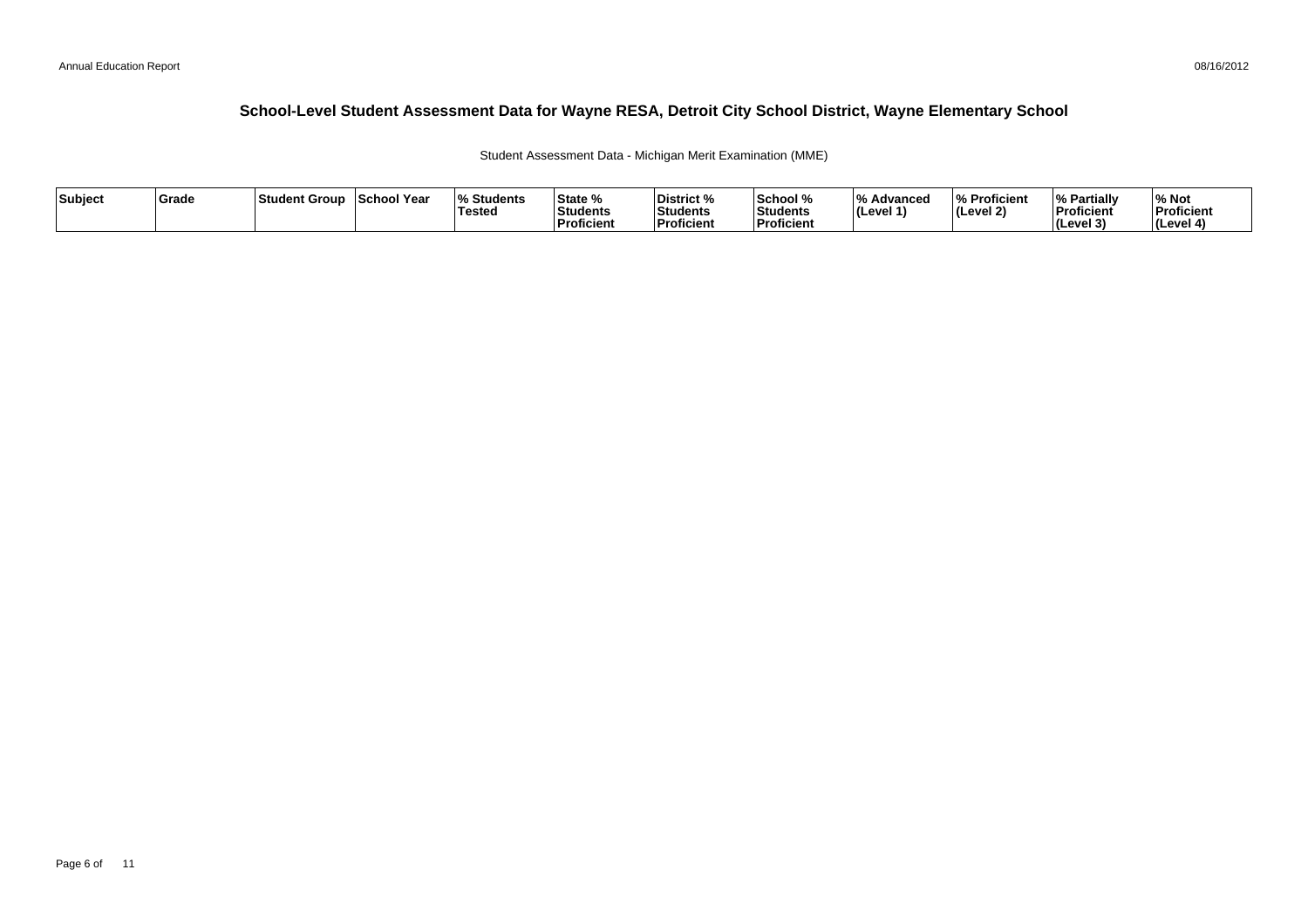|               |                    |                              | Student Assessment Data - MI-Access : Functional Independence |          |                               |                                     |
|---------------|--------------------|------------------------------|---------------------------------------------------------------|----------|-------------------------------|-------------------------------------|
| itudent Group | <b>School Year</b> | <b>∣% Students</b><br>Tactad | <b>State % Students District %</b><br>l Proficiant.           | Studante | <b>School</b> %<br>  Students | <b>∣% Surpassed</b><br>11 امریم ا/ا |

Student Assessment Data - MI-Access : Functional Independence

| Subject            | Grade | <b>Student Group</b>                | <b>School Year</b> | % Students<br><b>Tested</b> | State % Students District %<br><b>Proficient</b> | <b>Students</b><br><b>Proficient</b> | School %<br><b>Students</b><br>Proficient | % Surpassed<br>(Level 1) | % Attained<br>(Level 2) | % Emerging<br>(Level 3) |
|--------------------|-------|-------------------------------------|--------------------|-----------------------------|--------------------------------------------------|--------------------------------------|-------------------------------------------|--------------------------|-------------------------|-------------------------|
| Mathematics        | 03    | <b>All Students</b>                 | 2010-11            | < 10                        | 74.7%                                            | 43.3%                                | $<$ 10                                    | <10                      | $<$ 10                  | $<$ 10                  |
| <b>Mathematics</b> | 03    | <b>All Students</b>                 | 2011-12            | <10                         | 72%                                              | 42.2%                                | <10                                       | <10                      | $<$ 10                  | <10                     |
| Mathematics        | 03    | <b>Black or African</b><br>American | 2010-11            | < 10                        | 65.7%                                            | 41.1%                                | $<$ 10                                    | <10                      | $<$ 10                  | <10                     |
| <b>Mathematics</b> | 03    | <b>Black or African</b><br>American | 2011-12            | < 10                        | 64.4%                                            | 44.6%                                | $<$ 10                                    | $<$ 10                   | <10                     | <10                     |
| Mathematics        | 03    | Female                              | 2010-11            | <10                         | 73.5%                                            | 40.9%                                | <10                                       | <10                      | <10                     | <10                     |
| Mathematics        | 03    | Male                                | 2010-11            | < 10                        | 75.3%                                            | 44.7%                                | N/A                                       | N/A                      | N/A                     | N/A                     |
| Mathematics        | 03    | Male                                | 2011-12            | < 10                        | 73.1%                                            | 44.1%                                | $<$ 10                                    | <10                      | <10                     | $<$ 10                  |
| Mathematics        | 04    | All Students                        | 2010-11            | < 10                        | 82.9%                                            | 64.5%                                | $<$ 10                                    | <10                      | <10                     | $<$ 10                  |
| Mathematics        | 04    | <b>All Students</b>                 | 2011-12            | < 10                        | 81.9%                                            | 60.2%                                | < 10                                      | <10                      | $<$ 10                  | $<$ 10                  |
| Mathematics        | 04    | <b>Black or African</b><br>American | 2010-11            | <10                         | 79.1%                                            | 62.9%                                | $<$ 10                                    | <10                      | <10                     | $<$ 10                  |
| <b>Mathematics</b> | 04    | <b>Black or African</b><br>American | 2011-12            | < 10                        | 77.5%                                            | 59.5%                                | $<$ 10                                    | <10                      | $<$ 10                  | <10                     |
| Mathematics        | 04    | Female                              | 2010-11            | < 10                        | 80.4%                                            | 51.3%                                | $<$ 10                                    | <10                      | <10                     | < 10                    |
| Mathematics        | 04    | Female                              | 2011-12            | < 10                        | 81.6%                                            | 55.6%                                | < 10                                      | <10                      | $<10$                   | <10                     |
| Mathematics        | 04    | Male                                | 2011-12            | <10                         | 82%                                              | 62.3%                                | < 10                                      | <10                      | <10                     | < 10                    |
| Mathematics        | 05    | <b>All Students</b>                 | 2010-11            | < 10                        | 71.6%                                            | 56.5%                                | < 10                                      | <10                      | <10                     | <10                     |
| Mathematics        | 05    | <b>All Students</b>                 | 2011-12            | <10                         | 69.9%                                            | 46.7%                                | <10                                       | <10                      | <10                     | <10                     |
| <b>Mathematics</b> | 05    | <b>Black or African</b><br>American | 2010-11            | < 10                        | 64.5%                                            | 57.6%                                | $<$ 10                                    | <10                      | <10                     | <10                     |
| Mathematics        | 05    | <b>Black or African</b><br>American | 2011-12            | $<$ 10                      | 61.2%                                            | 44.3%                                | $<$ 10                                    | <10                      | <10                     | <10                     |
| Mathematics        | 05    | Female                              | 2010-11            | <10                         | 66.4%                                            | 51.4%                                | $<$ 10                                    | <10                      | <10                     | $<$ 10                  |
| Mathematics        | 05    | Male                                | 2010-11            | < 10                        | 74.4%                                            | 60%                                  | < 10                                      | <10                      | $<10$                   | < 10                    |
| Mathematics        | 05    | Male                                | 2011-12            | < 10                        | 72.2%                                            | 59%                                  | < 10                                      | 10                       | <10                     | <10                     |
| Science            | 05    | <b>All Students</b>                 | 2010-11            | <10                         | 56.8%                                            | 41.9%                                | <10                                       | <10                      | $<$ 10                  | <10                     |
| Science            | 05    | <b>All Students</b>                 | 2011-12            | < 10                        | 45.4%                                            | 21.8%                                | < 10                                      | <10                      | <10                     | <10                     |
| Science            | 05    | <b>Black or African</b><br>American | 2010-11            | < 10                        | 47.1%                                            | 43%                                  | $<$ 10                                    | <10                      | $<$ 10                  | <10                     |
| Science            | 05    | <b>Black or African</b><br>American | 2011-12            | < 10                        | 36.9%                                            | 21.4%                                | $<$ 10                                    | <10                      | <10                     | <10                     |
| Science            | 05    | Female                              | 2010-11            | < 10                        | 51.6%                                            | 47.2%                                | $<$ 10                                    | <10                      | <10                     | <10                     |
| Science            | 05    | Male                                | 2010-11            | < 10                        | 59.6%                                            | 38%                                  | < 10                                      | <10                      | < 10                    | <10                     |
| Science            | 05    | Male                                | 2011-12            | < 10                        | 47.6%                                            | 25.8%                                | $<$ 10                                    | <10                      | <10                     | $<$ 10                  |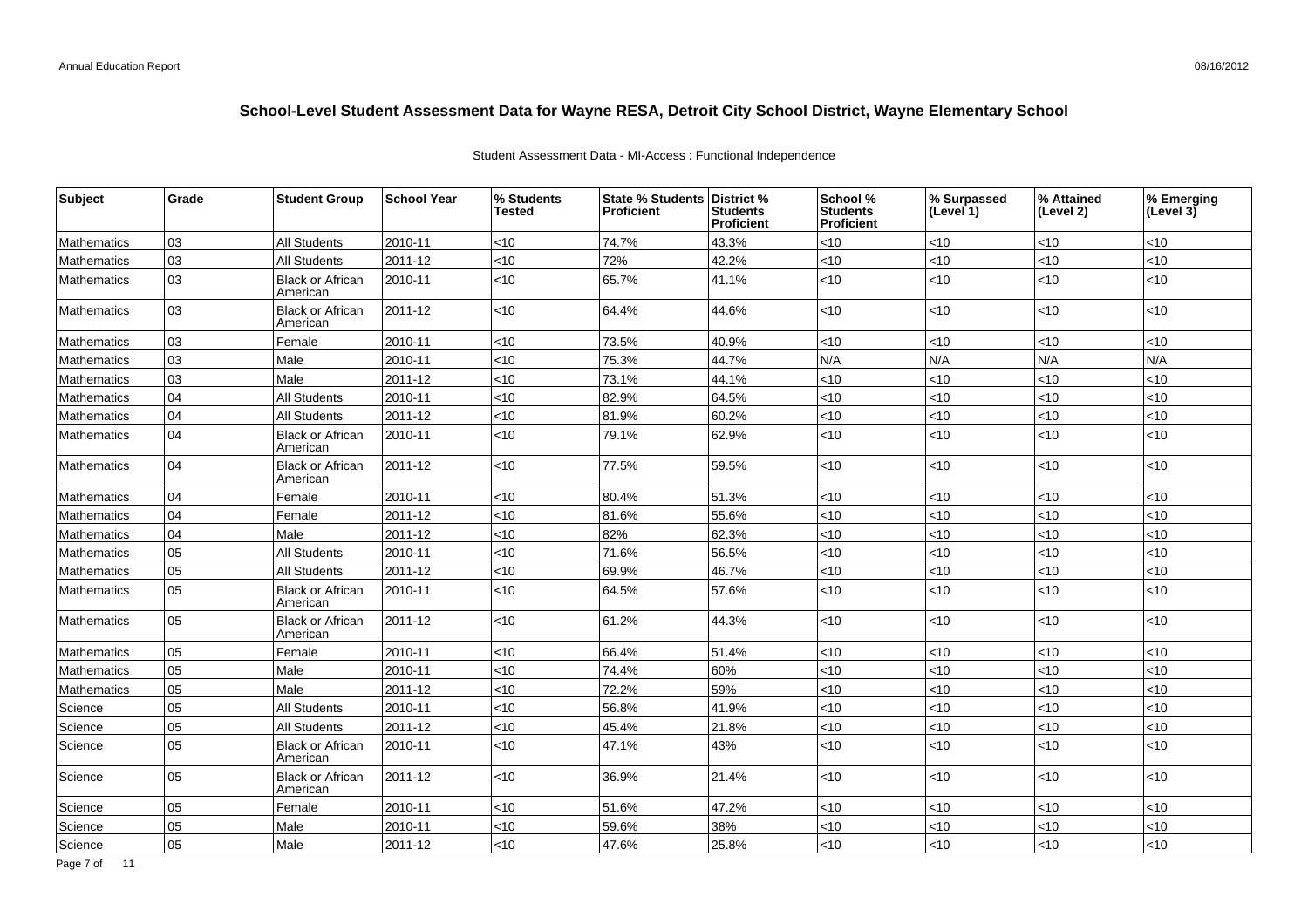| Subject                       | Grade        | <b>Student Group</b>                | <b>School Year</b> | % Students<br>Tested | <b>State % Students</b><br><b>Proficient</b> | District %<br><b>Students</b><br>Proficient | School %<br><b>Students</b><br><b>Proficient</b> | % Surpassed<br>(Level 1) | % Attained<br>(Level 2) | % Emerging<br>(Level 3) |
|-------------------------------|--------------|-------------------------------------|--------------------|----------------------|----------------------------------------------|---------------------------------------------|--------------------------------------------------|--------------------------|-------------------------|-------------------------|
| English Language<br>Arts      | 03           | <b>All Students</b>                 | 2010-11            | $<$ 10               | 85.2%                                        | 93.9%                                       | < 10                                             | < 10                     | $<$ 10                  | $<$ 10                  |
| English Language<br>Arts      | $ 03\rangle$ | <b>Black or African</b><br>American | 2010-11            | < 10                 | 85%                                          | 93.6%                                       | < 10                                             | < 10                     | < 10                    | $<$ 10                  |
| English Language<br>Arts      | 03           | Female                              | 2010-11            | < 10                 | 85.6%                                        | 86.7%                                       | < 10                                             | < 10                     | < 10                    | $<$ 10                  |
| English Language<br>Arts      | 03           | Male                                | 2010-11            | $<$ 10               | 85%                                          | 97.1%                                       | N/A                                              | N/A                      | N/A                     | N/A                     |
| English Language   04<br>Arts |              | <b>All Students</b>                 | 2010-11            | <10                  | 77.8%                                        | 74.5%                                       | < 10                                             | < 10                     | < 10                    | $<$ 10                  |
| English Language 104<br>Arts  |              | <b>Black or African</b><br>American | 2010-11            | < 10                 | 74.6%                                        | 77.1%                                       | < 10                                             | < 10                     | < 10                    | $<$ 10                  |
| English Language   04<br>Arts |              | Female                              | 2010-11            | <10                  | 77.2%                                        | 63.2%                                       | <10                                              | $<10$                    | < 10                    | $<$ 10                  |
| English Language<br>Arts      | 05           | <b>All Students</b>                 | 2011-12            | <10                  | 78.5%                                        | 66%                                         | < 10                                             | < 10                     | $<10$                   | $<$ 10                  |
| English Language<br>Arts      | 05           | <b>Black or African</b><br>American | 2011-12            | $<10$                | 73.1%                                        | 66.7%                                       | $<$ 10                                           | < 10                     | < 10                    | $<$ 10                  |
| English Language<br>Arts      | 05           | Female                              | 2011-12            | <10                  | 80.5%                                        | 65%                                         | < 10                                             | <10                      | < 10                    | $<$ 10                  |
| Mathematics                   | 03           | <b>All Students</b>                 | 2010-11            | <10                  | 87.5%                                        | 91.7%                                       | <10                                              | $<10$                    | $<10$                   | <10                     |
| Mathematics                   | 03           | <b>Black or African</b><br>American | 2010-11            | < 10                 | 86.4%                                        | 91.3%                                       | < 10                                             | $<10$                    | < 10                    | < 10                    |
| Mathematics                   | 03           | Female                              | 2010-11            | $<$ 10               | 90.1%                                        | 92.9%                                       | < 10                                             | <10                      | < 10                    | $<$ 10                  |
| Mathematics                   | 03           | Male                                | 2010-11            | < 10                 | 86.4%                                        | 91.2%                                       | N/A                                              | N/A                      | N/A                     | N/A                     |
| Mathematics                   | 04           | <b>All Students</b>                 | 2010-11            | < 10                 | 83.4%                                        | 84%                                         | < 10                                             | < 10                     | < 10                    | $<$ 10                  |
| Mathematics                   | 04           | <b>Black or African</b><br>American | 2010-11            | < 10                 | 81.6%                                        | 85.1%                                       | <10                                              | $<$ 10                   | <10                     | $<$ 10                  |
| Mathematics                   | 04           | Female                              | 2010-11            | < 10                 | 85.7%                                        | 83.3%                                       | < 10                                             | < 10                     | < 10                    | $<$ 10                  |
| Mathematics                   | 05           | <b>All Students</b>                 | 2011-12            | < 10                 | 84.8%                                        | 76.9%                                       | <10                                              | <10                      | < 10                    | $<$ 10                  |
| Mathematics                   | 05           | <b>Black or African</b><br>American | 2011-12            | < 10                 | 83.5%                                        | 76.6%                                       | < 10                                             | < 10                     | < 10                    | $<$ 10                  |
| Mathematics                   | 05           | Female                              | 2011-12            | < 10                 | 84.4%                                        | 75%                                         | < 10                                             | <10                      | $<$ 10                  | $<$ 10                  |
| Science                       | 05           | <b>All Students</b>                 | 2011-12            | < 10                 | 83.2%                                        | 78.4%                                       | < 10                                             | < 10                     | < 10                    | $<$ 10                  |
| Science                       | 05           | <b>Black or African</b><br>American | 2011-12            | $<$ 10               | 81.8%                                        | 76.1%                                       | < 10                                             | < 10                     | < 10                    | $<$ 10                  |
| Science                       | 05           | Female                              | 2011-12            | <10                  | 85%                                          | 88.9%                                       | < 10                                             | < 10                     | < 10                    | < 10                    |

Student Assessment Data - MI-Access : Supported Independence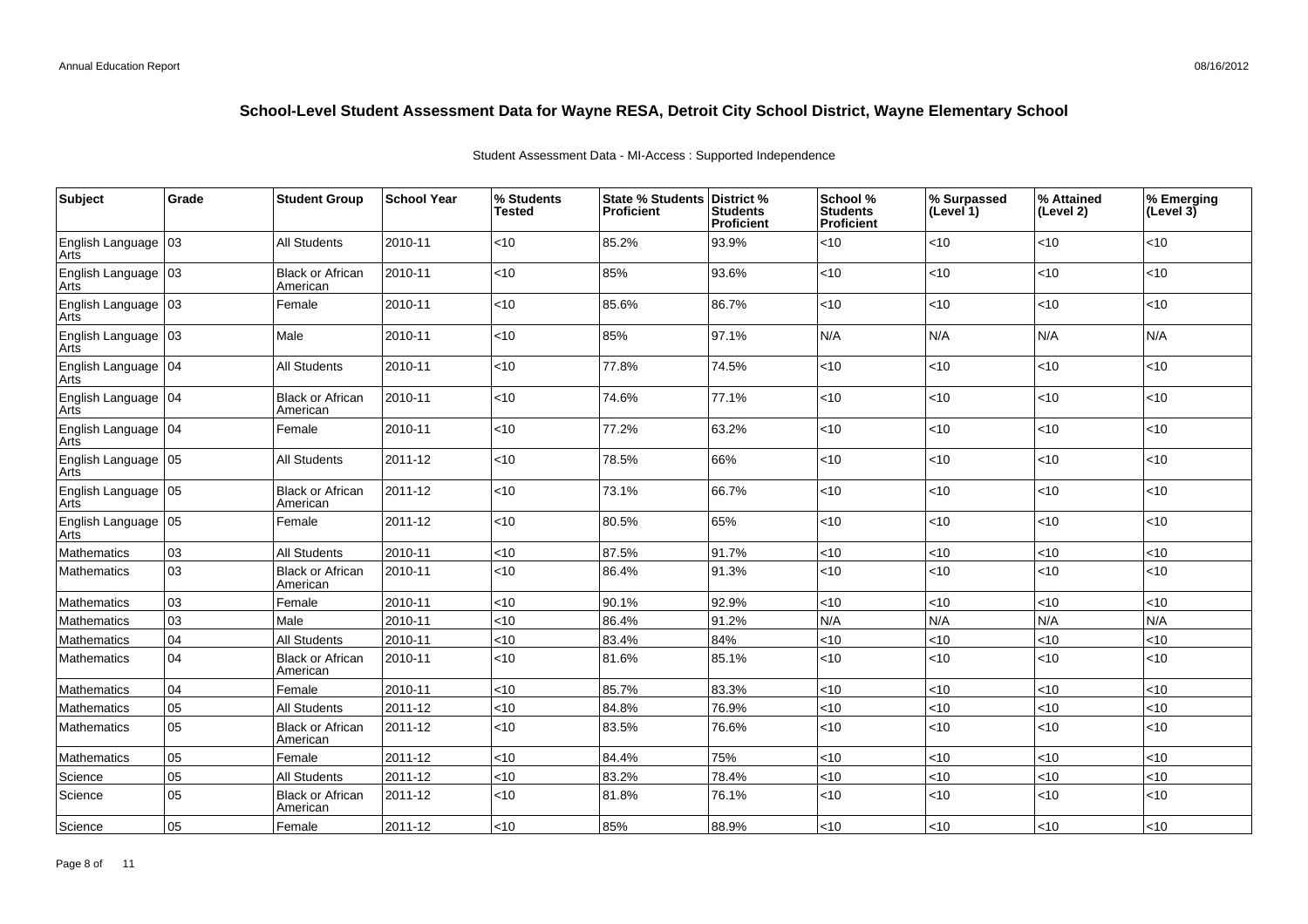#### 08/16/2012

## **School-Level Student Assessment Data for Wayne RESA, Detroit City School District, Wayne Elementary School**

### Student Assessment Data - MI-Access : Participation

| Subject | ∣Grade | ⊺Student Group | <b>School Year</b> | $\overline{\mathbf{0}}$<br>Students ،<br>Tested | State % Students District %<br>Proficient | Students<br>Proficient | School %<br>Students<br><b>Proficient</b> | % Surpassed<br><b>I</b> (Level · | % Attained<br>(Level 2) | <b>I% Emerging</b><br> (Level 3) |
|---------|--------|----------------|--------------------|-------------------------------------------------|-------------------------------------------|------------------------|-------------------------------------------|----------------------------------|-------------------------|----------------------------------|
|---------|--------|----------------|--------------------|-------------------------------------------------|-------------------------------------------|------------------------|-------------------------------------------|----------------------------------|-------------------------|----------------------------------|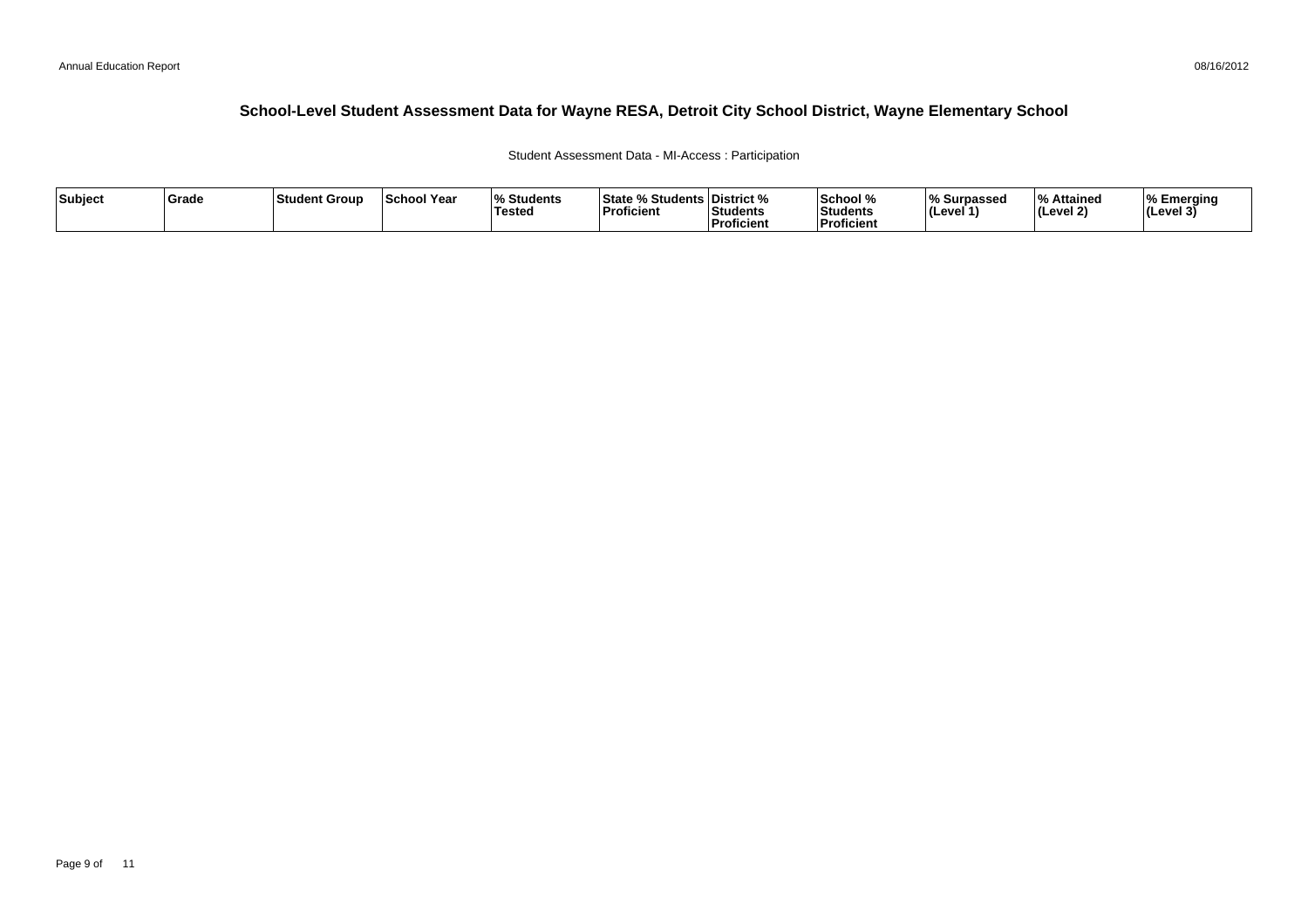| <b>Subject</b>     | Grade | <b>Student Group</b>                | <b>School Year</b> | % Students<br>Tested | State % Students District %<br><b>Proficient</b> | <b>Students</b><br>Proficient | School %<br><b>Students</b><br><b>Proficient</b> | % Level 1 | % Level 2 | % Level 3 |
|--------------------|-------|-------------------------------------|--------------------|----------------------|--------------------------------------------------|-------------------------------|--------------------------------------------------|-----------|-----------|-----------|
| Reading            | 03    | <b>All Students</b>                 | 2011-12            | 50%                  | 42.1%                                            | 44.6%                         | 0%                                               | 0%        | 0%        | 100%      |
| Reading            | 03    | <b>Black or African</b><br>American | 2011-12            | 50%                  | 43.5%                                            | 47.5%                         | < 10                                             | <10       | <10       | <10       |
| Reading            | 03    | Male                                | 2011-12            | 50%                  | 40.8%                                            | 40.6%                         | $<$ 10                                           | $<$ 10    | <10       | $<$ 10    |
| Reading            | 03    | Economically<br>Disadvantaged       | 2011-12            | <10                  | 39.1%                                            | 42.3%                         | $<$ 10                                           | $<$ 10    | <10       | $<$ 10    |
| Reading            | 04    | <b>All Students</b>                 | 2011-12            | 100%                 | 45.8%                                            | 38.1%                         | 20%                                              | 0%        | 20%       | 80%       |
| Reading            | 04    | <b>Black or African</b><br>American | 2011-12            | 100%                 | 39.7%                                            | 39.2%                         | 20%                                              | 0%        | 20%       | 80%       |
| Reading            | 04    | Female                              | 2011-12            | 100%                 | 46.6%                                            | 44.4%                         | 33.3%                                            | 0%        | 33.3%     | 66.7%     |
| Reading            | 04    | Male                                | 2011-12            | 100%                 | 47.6%                                            | 34.3%                         | 0%                                               | 0%        | 0%        | 100%      |
| Reading            | 04    | Economically<br>Disadvantaged       | 2011-12            | 100%                 | 44.5%                                            | 35.6%                         | 20%                                              | 0%        | 20%       | 80%       |
| Reading            | 05    | <b>All Students</b>                 | 2011-12            | 100%                 | 55%                                              | 40.6%                         | 42.9%                                            | 28.6%     | 14.3%     | 57.1%     |
| Reading            | 05    | <b>Black or African</b><br>American | 2011-12            | 100%                 | 47.3%                                            | 40.5%                         | 42.9%                                            | 28.6%     | 14.3%     | 57.1%     |
| Reading            | 05    | Female                              | 2011-12            | <10                  | 57.3%                                            | 44.4%                         | $<$ 10                                           | <10       | <10       | $<$ 10    |
| Reading            | 05    | Male                                | 2011-12            | 100%                 | 56.8%                                            | 38.9%                         | 40%                                              | 40%       | 0%        | 60%       |
| Reading            | 05    | Economically<br>Disadvantaged       | 2011-12            | 100%                 | 52.8%                                            | 41.9%                         | 42.9%                                            | 28.6%     | 14.3%     | 57.1%     |
| <b>Mathematics</b> | 03    | <b>All Students</b>                 | 2011-12            | 50%                  | 56.4%                                            | 45.3%                         | 0%                                               | 0%        | 0%        | 100%      |
| <b>Mathematics</b> | 03    | <b>Black or African</b><br>American | 2011-12            | 50%                  | 47.2%                                            | 47.4%                         | $<$ 10                                           | <10       | <10       | <10       |
| Mathematics        | 03    | Male                                | 2011-12            | 50%                  | 62.6%                                            | 45.7%                         | $<$ 10                                           | <10       | <10       | $<$ 10    |
| <b>Mathematics</b> | 03    | Economically<br>Disadvantaged       | 2011-12            | <10                  | 57.7%                                            | 42.7%                         | $<$ 10                                           | <10       | <10       | $<$ 10    |
| <b>Mathematics</b> | 04    | <b>All Students</b>                 | 2011-12            | 100%                 | 55.1%                                            | 46.4%                         | 80%                                              | 0%        | 80%       | 20%       |
| <b>Mathematics</b> | 04    | <b>Black or African</b><br>American | 2011-12            | 100%                 | 49%                                              | 46.8%                         | 80%                                              | 0%        | 80%       | 20%       |
| Mathematics        | 04    | Female                              | 2011-12            | 100%                 | 53.4%                                            | 39.5%                         | 66.7%                                            | 0%        | 66.7%     | 33.3%     |
| <b>Mathematics</b> | 04    | Male                                | 2011-12            | 100%                 | 58.9%                                            | 49%                           | 100%                                             | 0%        | 100%      | 0%        |
| <b>Mathematics</b> | 04    | Economically<br>Disadvantaged       | 2011-12            | 100%                 | 54.6%                                            | 43.1%                         | 80%                                              | 0%        | 80%       | 20%       |
| <b>Mathematics</b> | 05    | <b>All Students</b>                 | 2011-12            | 100%                 | 59.9%                                            | 43.3%                         | 57.1%                                            | 0%        | 57.1%     | 42.9%     |
| <b>Mathematics</b> | 05    | <b>Black or African</b><br>American | 2011-12            | 100%                 | 50.9%                                            | 40.2%                         | 57.1%                                            | 0%        | 57.1%     | 42.9%     |
| Mathematics        | 05    | Female                              | 2011-12            | <10                  | 59.2%                                            | 37.2%                         | $<$ 10                                           | <10       | <10       | $<$ 10    |

### Student Assessment Data - MEAP-Access

Page 10 of 11